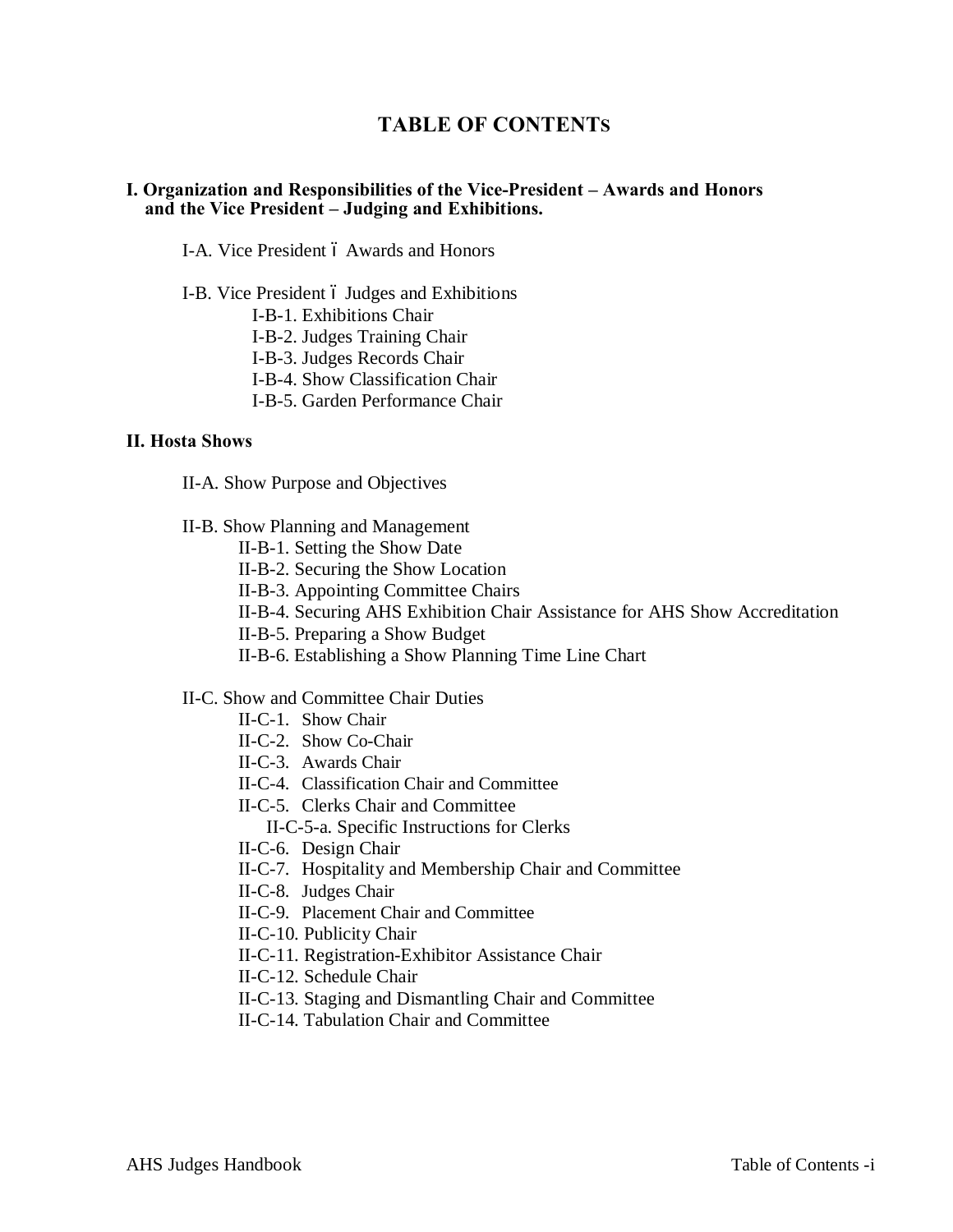- II-D. Show Accreditation Procedures
- II-E. AHS Requirements for Conducting an Accredited Show
- II-F. The Hosta Show Schedule
	- II-F-1. Show Schedule Contents
	- II-F-2. Interpretation of the Rules
	- II-F-3. The AHS Standard Show Schedule Divisions
	- II-F-4. Standard Awards for Shows
	- II-F-5. Sample Show Schedule

#### II-G. Preparation of Hosta Leaves for Show

- II-G-1. Knowing which Leaves to Select
- II-G-2. Cutting and Grooming Entries
- II-G-3. Entering Specimens
- II-H. AHS Table of Leaf Sizes For Hosta Shows

#### II-I. Hosta Show Forms

- II-I-a. Hosta Show Registration Form
- II-I-b. Exhibitor Registration Form
- II-I-c. Individual Talley Sheet
- II-I-d. Final Show Report Form
- II-I-e. Best of Show Ballot
- II-I-f. Best Seedling or Sport Ballot

#### **III. Hosta Show Judging and Judges'**

#### **Requirements** III-A. Basic Qualifications

- III-B. The Four Levels of Hosta Show Judge and Requirements for Attaining and Maintaining Each Level
	- III-B-1. Provisional Judge
	- III-B-2. Senior Judge
	- III-B-3. Master Judge
	- III-B-4. Judge Emeritus (formerly Honorary Judge)

#### III-C. Judging Ethics

# III-D. Show Judges Clinic Structure and Content

- III-D-1. Clinic I (Basic)
- III-D-2. Clinic II (Advanced)
- III-D-3. Clinic III (Refresher)
- III-E. The American Hosta Society Point Scales for Judging Hosta Show Exhibits III-E-1. AHS Approved Point Scales for Judging Hosta Show Exhibits III-E-2. Definitions of Point Scale Attributes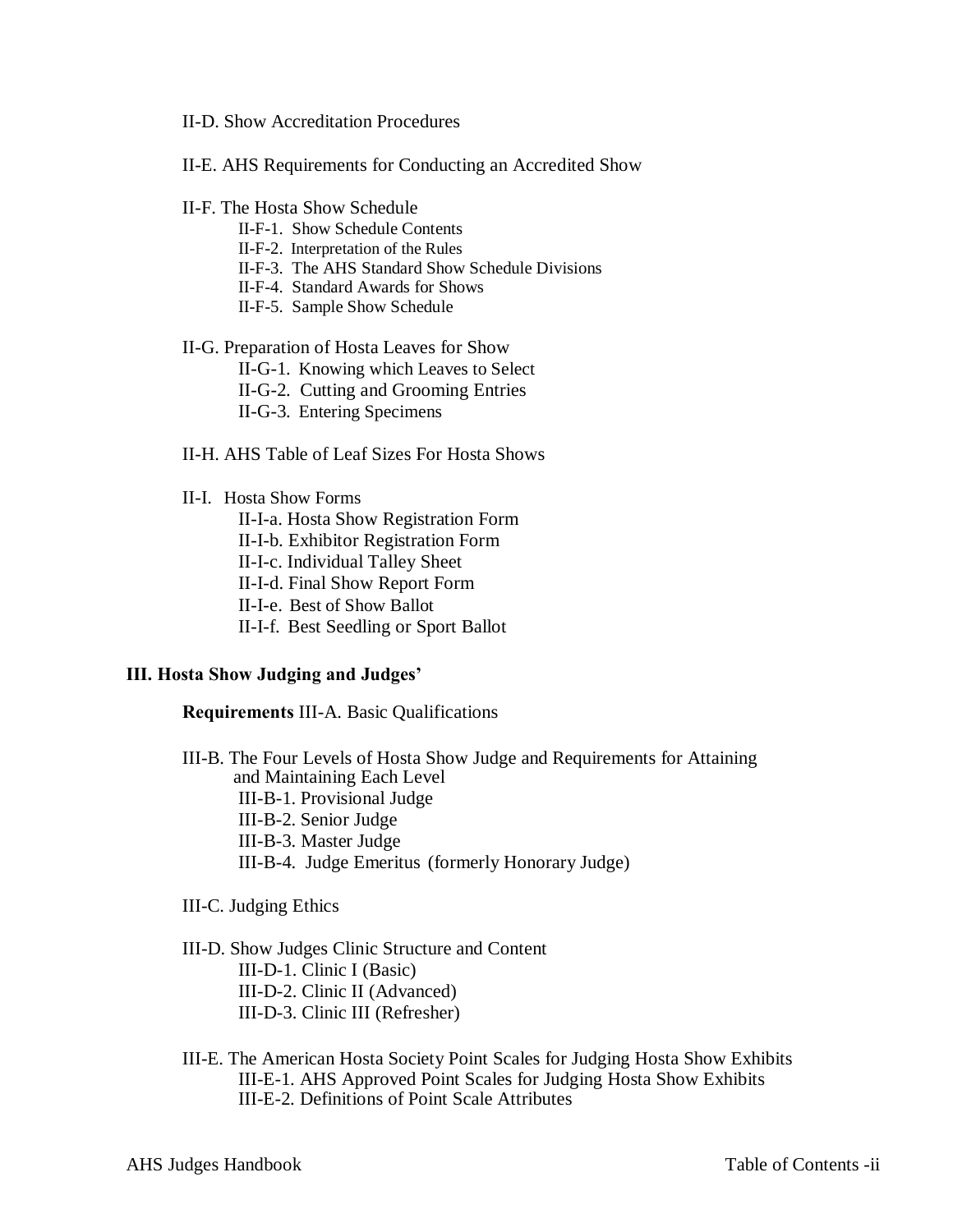### III-F. Judging Procedures

III-F-1. Accepting Assignments III-F-2. Floor Procedures

# III-G. Forms for Judges and Judging

III-G-a. Application for Hosta Show Judge ó Provisional Judge III-G-b. Application for Hosta Show Judge of Senior Judge III-G-c. Application for Hosta Show Judge ó Master Judge III-Gd. Judge $\alpha$  Record of Activity III-G-e. Clinic Point Scoring Worksheet 6 Registered Cultivars and Species III-G-f. Clinic Point Scoring Worksheet 6 Seedling and Sports

# **IV. Benedict Garden Performance Awards Plan**

IV-A. Purpose of the Benedict Garden Performance Awards Plan

- IV-B. Benedict Garden Performance Awards
- IV-C. The Awards System
- IV-D. Procedures for Nomination of Cultivars
- IV-E. Garden Judgesø Requirements and Procedures

IV-E-1. Garden Judge Qualifications IV-E-2. Limitation of Number of Garden Performance Judges per Region IV-E-3. Balloting Procedures

- IV-F. Presentation of Awards and Publicity
- IV-G. Benedict Garden Performance Awards Point Scales for Judging
- IV-H. Benedict Garden Performance Awards System Forms IV-H-a. Garden Judge Application Form IV-H-b. Benedict Garden Performance Awards Nomination Form

# **V. National Awards and Honors**

- V-A. Merit Awards
	- V-A-1. Alex J. Summers Distinguished Merit Award and Alex J. Summers Distinguished Merit Hosta
		- V-A-1-a. Alex J. Summers Distinguished Merit Award
		- V-A-1-b. Alex J. Summers Distinguished Merit Hosta

V-A-1-c. Process and Procedures

V-A-2. Eunice Fisher Distinguished Hybridizer Merit Award and Eunice Fisher Distinguished Merit Hosta

V-A-2-a. Eunice Fisher Distinguished Hybridizer Merit Award V-A-2-b. Eunice Fisher Distinguished Merit Hosta Award V-A-2-c. Process and Procedures